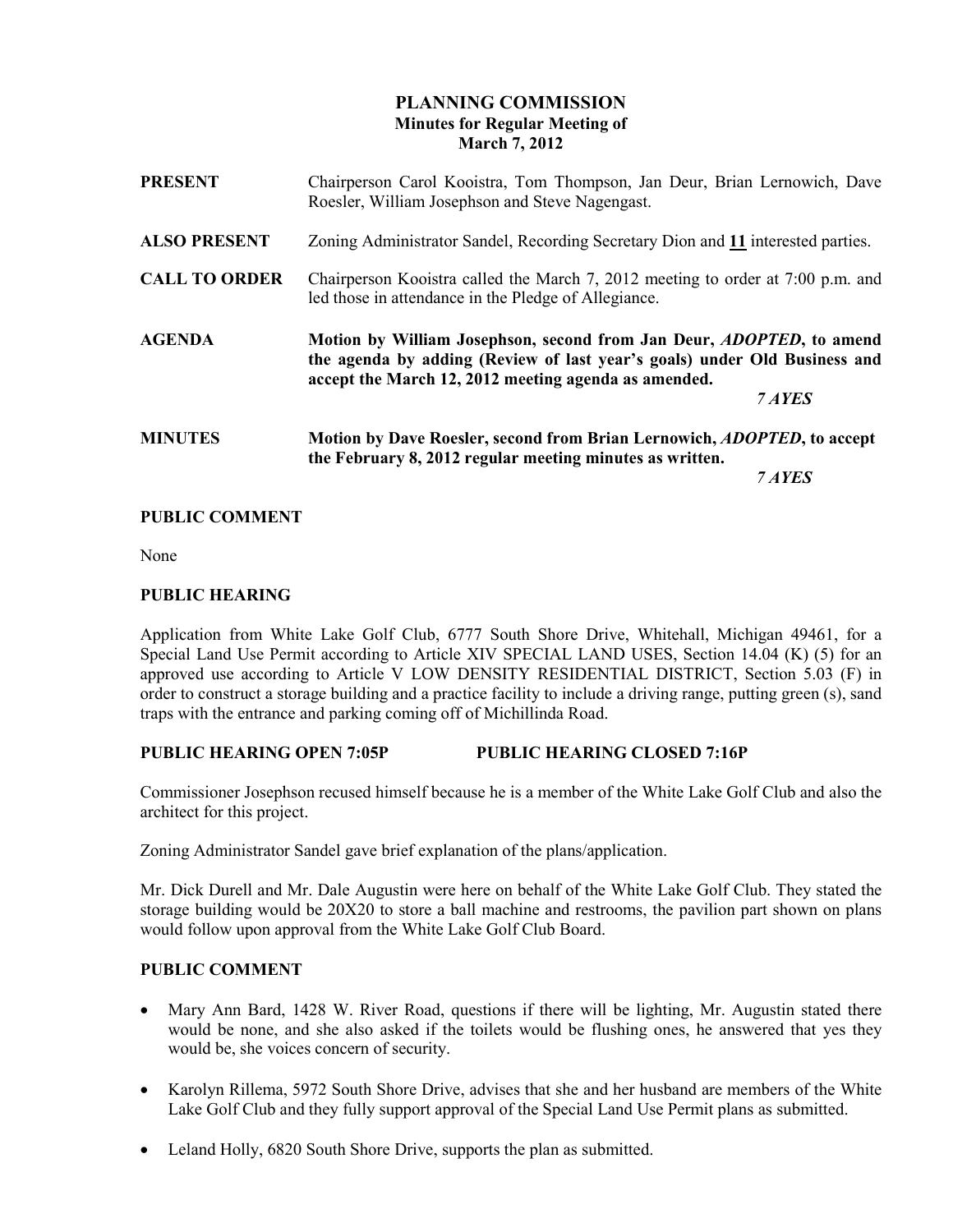### **DISCUSSION**

One of the Commissioners asked if the proposed practice facility would be open to the public. Mr. Durell answered no it will only be used by members and their guests as this is a private golf club. Consensus of Planning Commissioners is they like the proposed plans.

Zoning Administrator Sandel advised Mr. Durell and Mr. Augustin that he will need the square footage of all accessory buildings. He also advised that the motion should include contingency of Zoning Board of Appeals approval of the proposed parking area and the size of the proposed accessory building.

> Motion by Jan Deur, second from Tom Thompson, ADOPTED, to recommend approval to the Township Board of Trustees the Special Land Use Permit request including the submitted Site Plan, subject to approval from the Zoning Board of Appeals on the proposed Parking and Accessory Building request, and subject to obtaining all necessary permits.

 6 AYES 1 RECUSED

### OLD BUSINESS

### 1. Article II, Definitions, Section 2.16 (O) – Outdoor Furnace (New)

ARTICLE II DEFINITIONS

### SECTION 2.16 DEFINITIONS – O

### OUTDOOR FURNACE

A furnace, heating system, stove or boiler that is a separate structure, either above or below ground, not located in a building, but provides heat or hot water for a building or buildings on the same lot.

### 2. Article III, General Provisions, Section 3.30 – Outdoor Furnaces (New)

# ARTICLE III GENERAL PROVISIONS

### SECTION 3.30 OUTDOOR FURNACES

- A. Outdoor furnaces are allowed in all districts except the Medium High Density and High Density Residential Districts.
- B. There shall be a minimum side yard setback of 200% of the side yard setback for the prescribed district.
- C. Fuels that may be burned in an outdoor furnace:
	- Wood without additives
	- Wood pellets without additives
	- Agricultural seeds in their natural state
- D. Fuels that may not be burned in an outdoor furnace:
	- Leaves and grass and other similar waste
	- Rubbish/garbage including food waste, food packaging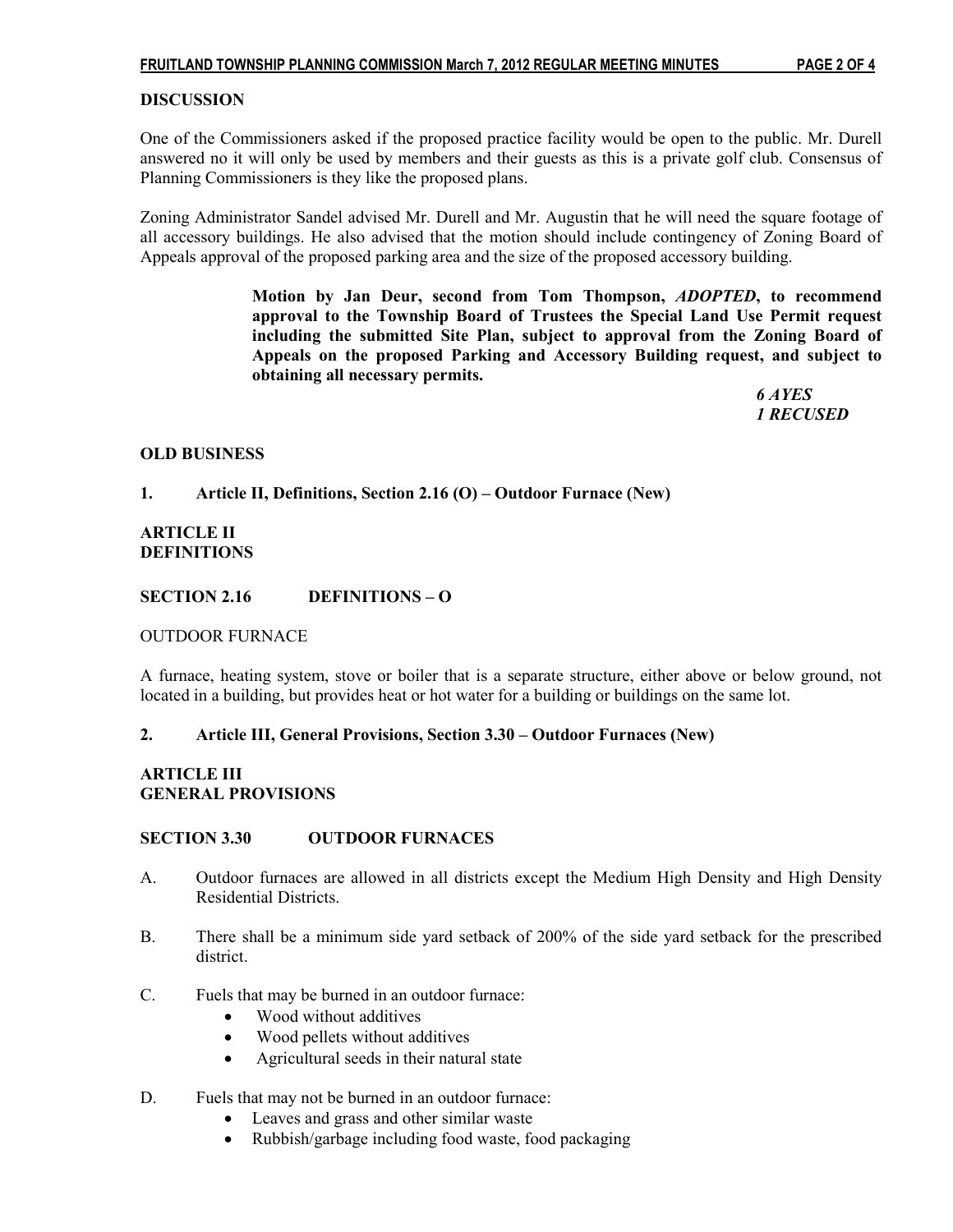- Animal carcasses
- Furniture
- Composite shingles
- Construction or demolition debris
- Household or business waste
- Waste oil or other oily products
- Treated or painted wood
- Rubber including tires and synthetic type products
- Newspapers or corrugated cardboard
- E. A mechanical permit will be required to install an outdoor furnace.

# **DISCUSSION**

Commissioner Thompson asked about other setbacks, the proposed language only covers side setbacks. Zoning Administrator Sandel stated it would be a structure so it would have to meet the accessory building setback requirements for the front and back.

> Motion by Dave Roesler, second from William Josephson, ADOPTED, to recommend approval of the language as written above to the Township Board of Trustees.

7 AYES

### 3. Article III, General Provisions, Section 3.17, Excavations, Holes or Ponds (B) (Amend)

### ARTICLE III GENERAL PROVISIONS

# SECTION 3.17 EXCAVATIONS, HOLES OR PONDS

B. Ponds may be constructed with a surface area of not more than one (1) acre (43,560 sq ft) on lots or parcels containing a minimum area of five  $(5)$  acres in all Zoning Districts with not *more than one (1) pond per five (5) acres of land*, subject to the following requirements:

# DISCUSSION

Commissioner Thompson requested to leave this tabled until the next meeting.

### 4. Reports from Sub-Committees

- Medical Marihuana Ordinance Commissioner Deur mentioned that the State Legislature is working on possible amendments to the Medical Marihuana Act, and that these amendments, if adopted, would need to be considered in our ordinance.
- Digital Signs no update

### 5. Review of last years goals

Chairperson Kooistra advises all but one of the goals was met and that is the Medical Marihuana Ordinance which is still on our list of pending actions.